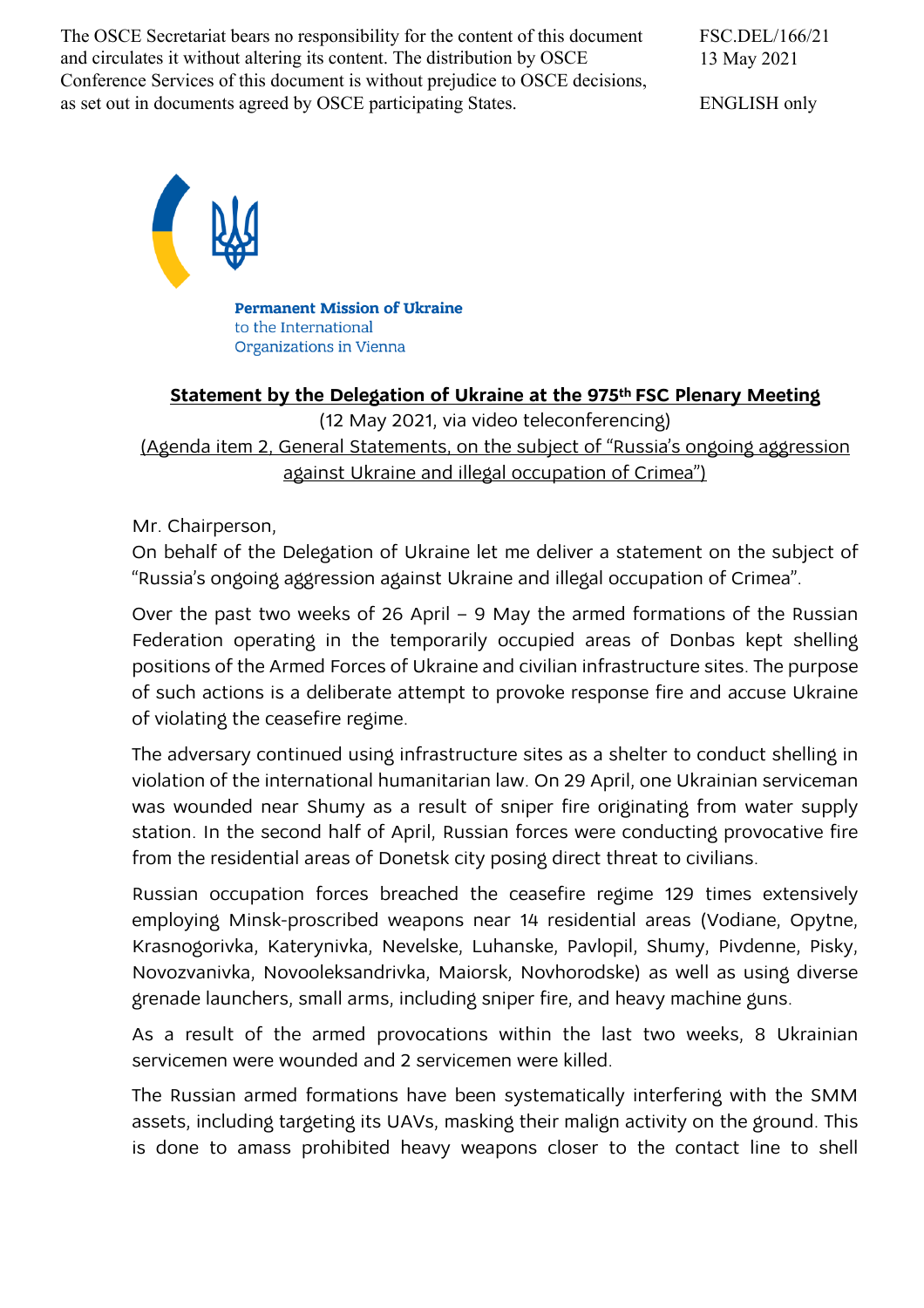Ukrainian positions and residential areas, and facilitate the disinformation campaign against the Armed Forces of Ukraine.

The electronic warfare systems used by the Russian occupation forces in Donbas are capable of jamming the Mission's UAVs at a distance of more than 90 km. It allows to impede the UAVs take-off and landing in the government-controlled areas.

Moreover, the Russian armed formations regularly use forbidden UAVs, manufactured in Russia, to cross the line of contact for reconnaissance activities, fire adjustment, remote mining, and to drop shells and other explosives.

On 1 and 6 May, combat UAVs of the Russian armed formation dropped fragmentation shells VOG-17 on the Ukrainian positions near Maiorsk and Talakivka.

On 4 May, the Russian UAV Orlan-10 was observed flying over several settlements in the government-controlled area. On 3 and 6 May, near Novoluhanske and Granitne settlements two forbidden UAVs were shot down by the Armed Forces of Ukraine. One of them was the UAV of Takhion type, manufactured by Russian "Izhmash-UAV systems" plant, and currently in service with the armed forces of Russia.

High level of interference with the SMM assets is amplified by ongoing severe restrictions of the Mission freedom of movement in the temporarily occupied areas of Donetsk and Luhansk regions.

Even under such difficult operating conditions, the Mission was still able to observe a large number of heavy weapons in violation of withdrawal lines in the temporarily occupied areas. In particular, the Mission observed 148 of such weapons and 270 weapons outside of designated storage sites during the past two weeks.

The SMM has also observed drastic increase in the use of mines by the Russian armed formations. Only during two days on 28 and 29 April, the Mission observed 2 thousand mines near temporarily occupied residential areas of Sygnalne and Verkhnoshyrokivske.

Blatant disregard by the occupants of humanitarian demining, the absence of warning signs and fences around the mined areas, chaotic mining and absence of maps of minefields near the settlements in the temporarily occupied territories pose a serious threat to civilians. Such situation results in numerous casualties among residents of the temporarily occupied territory, for which the responsibility lies entirely with the Russian occupation administrations.

Trying to justify the crimes against humanity, the occupants resort to baseless and absurd allegations against the Armed Forces of Ukraine of involvement in explosions near settlements in the temporarily occupied territory. This is nothing more than a part of hideous propaganda campaign directed towards the residents of the temporarily occupied territories and those of the Russian Federation.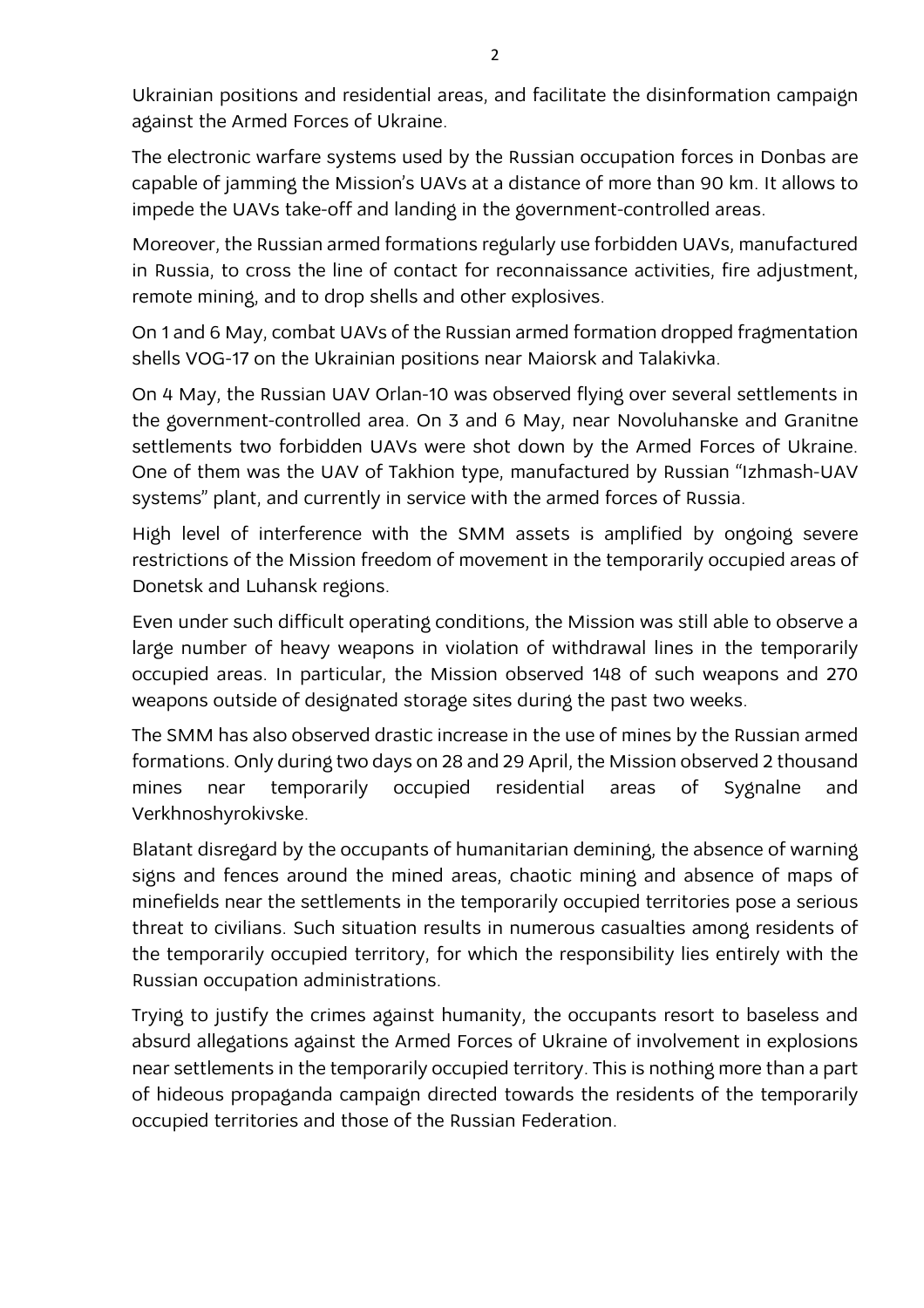This campaign is launched against the backdrop of an increase in the number of cases of targeted use by the Russian armed formations of remote mining with POM-2 of land and civilian infrastructure on the government-controlled territory.

Since the beginning of this year, by employing diverse means of delivery (portable mine laying complexes, UAVs, RPG grenades), the adversary has dropped more than 50 such mines with deleted markings, thus, trying to hide the country of origin and manufacture.

Remote mining was carried out against the residential areas of Maiorsk, Zaitzeve, Khutir Vilnyi which constitutes a gross violation of the international humanitarian law. As a result of explosion of one of such mines, one civilian from Khutir Vilnyi was killed.

On 28 April, 6 and 7 May, the adversary used rocket-propelled grenade launcher to remotely deliver POM-2 landmines on the Ukrainian positions near Vodiane and Pivdenne settlements.

The Russian armed formations resort to other methods of mine warfare. This includes the use of explosive devices masked as toys and household items that may be of an interest to civilians. On 2 May, on Easter Day, Ukrainian servicemen revealed such an item (disguised as kid's music player) on an unsurfaced road near the village of Shyroka Balka.

Allow me to draw your attention to the most appalling cases of ceasefire violations by the Russian armed formations with the use of weapons prohibited by the Minsk agreements.

## **PRESENTATION**

**Slide 1.** In the period from 25 to 27 April, the residential sector of Vodiane settlement, Volnovakha district of Donetsk region (47 ° 08`55,02N 37 ° 47`28,67E; 47 ° 09`04,51N 37 ° 47`09,36E) was shelled from 122mm artillery systems (19 shots) from the Russian armed formations' positions near occupied Pikuzy, Uzhivka and Sakhanka settlements. One of the projectiles hit the residential house.

**Slide 2, 3.** On 4 May (at 22:25), the main regional hospital in Krasnohorivka settlement, Donetsk region, was shelled from 120mm mortars and 122mm artillery systems from the direction of occupied Staromykhailivka. It is especially worrying since the building of the hospital affected by the shelling is functional and provides in-patient treatment. Fortunately, no casualties were reported.

**Slide 4.** On 5 May, a Ukrainian position near Popasnawere was shelled from the direction of occupied Kalynovе (48033`54,60N, 38030`57,90E). According to the preliminary assessment, SPG-9 (5 shots), 82mm mortars (3 shells) and antitank guided missile launcher (1 shot) were used.

**Slide 5.** On the same day, the Ukrainian position near Pivdenne was under fire from the direction of the occupied Mine named after Izotov (48023`07,42N, 37059`48,70E).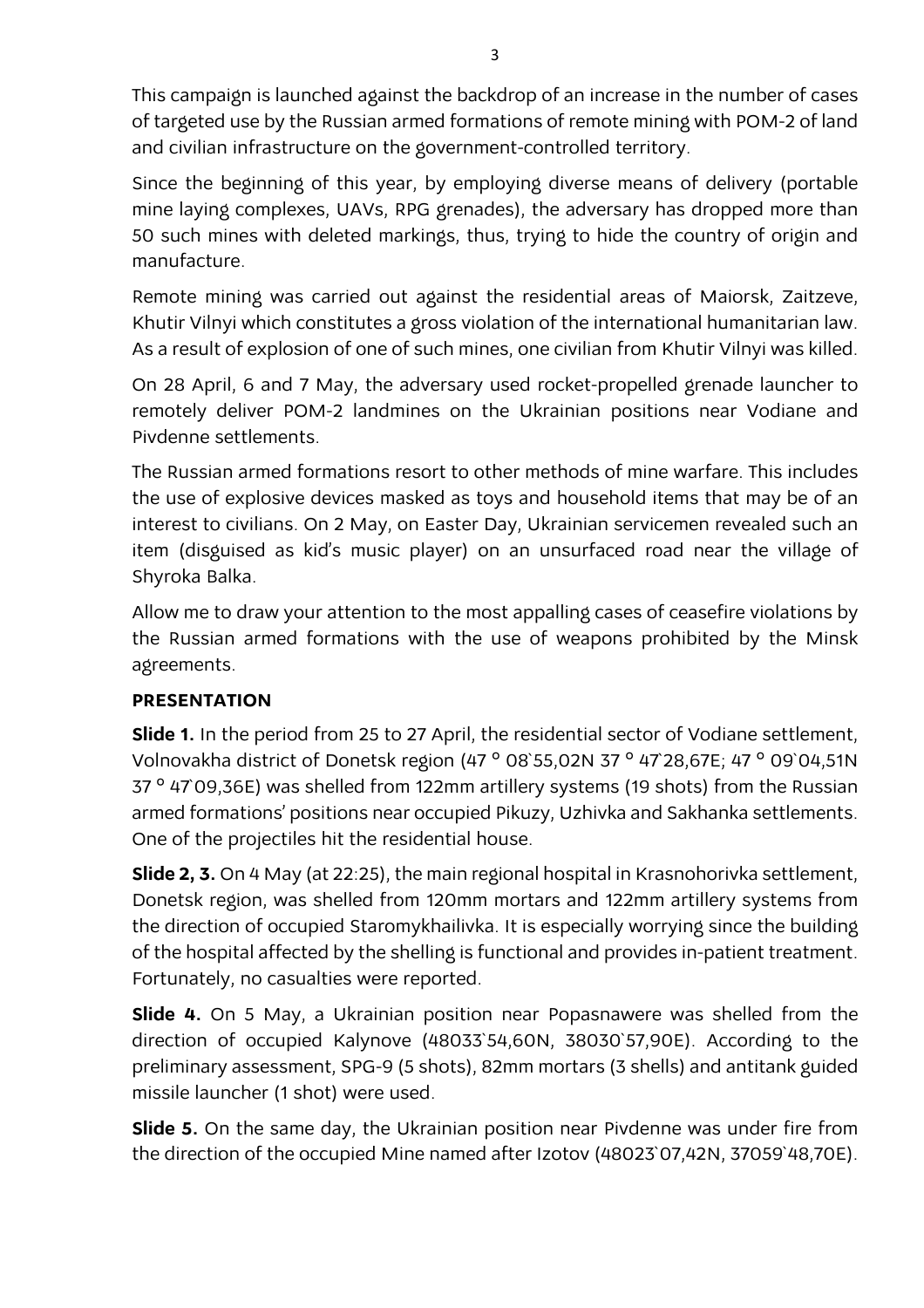According to the preliminary assessment, 122mm artillery system (5 projectiles) and 120mm mortars (17 projectiles) were used.

**Slide 6.** On 8 May, the Russian armed formations unleashed fire against a residential area in Mariinka settlement (47º57'07.31"N 37º30'42.25"E) employing 100mm antitank gun T-12 Rapira (6 high explosive fragmentation projectiles) from the direction of occupied Trudivska Mine. The shelling caused damage to the power line, leaving the nearby residents without electricity. A car parked in a private residential house, the road and the front of the houses, garages and fences were also damaged.

**Slide 7.** In accordance with the agreement on additional measures to strengthen the ceasefire regime of July 2020, the Ukrainian side made several steps to facilitate the fulfillment of this goal.

One of such activities, carried out in July-August last year, was the deployment along the line of contact of the network of observation groups of the Ukrainian side of the JCCC, with the simultaneous deployment of white ZIL-131 trucks with appropriate markings in those spots where the largest number of ceasefire violations take place. The locations of these vehicles are selected under the condition that they can be visually observed.

**Slide 8.** At present, eleven observation groups are located along the line of contact, tasked to control and coordinate the ceasefire regime, as well as to ensure security guarantees during repair and maintenance works and secure humanitarian missions' activities. All relevant data about the location of these groups were regularly provided by the Ukrainian side to the JCCC. The locations of the vehicles and modalities of their operation in fulfilling the tasks of control and coordination of ceasefire regime are well known to the SMM as well as to the Russian armed formations.

Despite that, on May 3 and 5, the Russian armed formations carried out provocative shelling of the vehicle of the observation group "Mariupol" near Vodiane settlement. 120mm mortars, 122- and 152mm artillery systems were used.

**Slide 9.** As a result of this shelling four servicemen were wounded, including the driver of the vehicle.

The Russian armed formation disregarded the coordination mechanism (including telephone communications) applied in full by the head of Ukrainian side to the JCCC aimed at achieving immediate cease of fire.

In this regard, we consider it necessary to pay special attention to ensuring ceasefire on the Mariupol, Donetsk and Gorlivka directions, in the areas where the observation groups are deployed, by arranging mirror monitoring by the SMM patrols.

**Slide 10.** We also draw your attention to the reckless armed provocation committed by the Russian armed formation on the morning of May 5, when the Ukrainian position near Vodiane was shelled from the direction of occupied Uzhivka with the use of 152